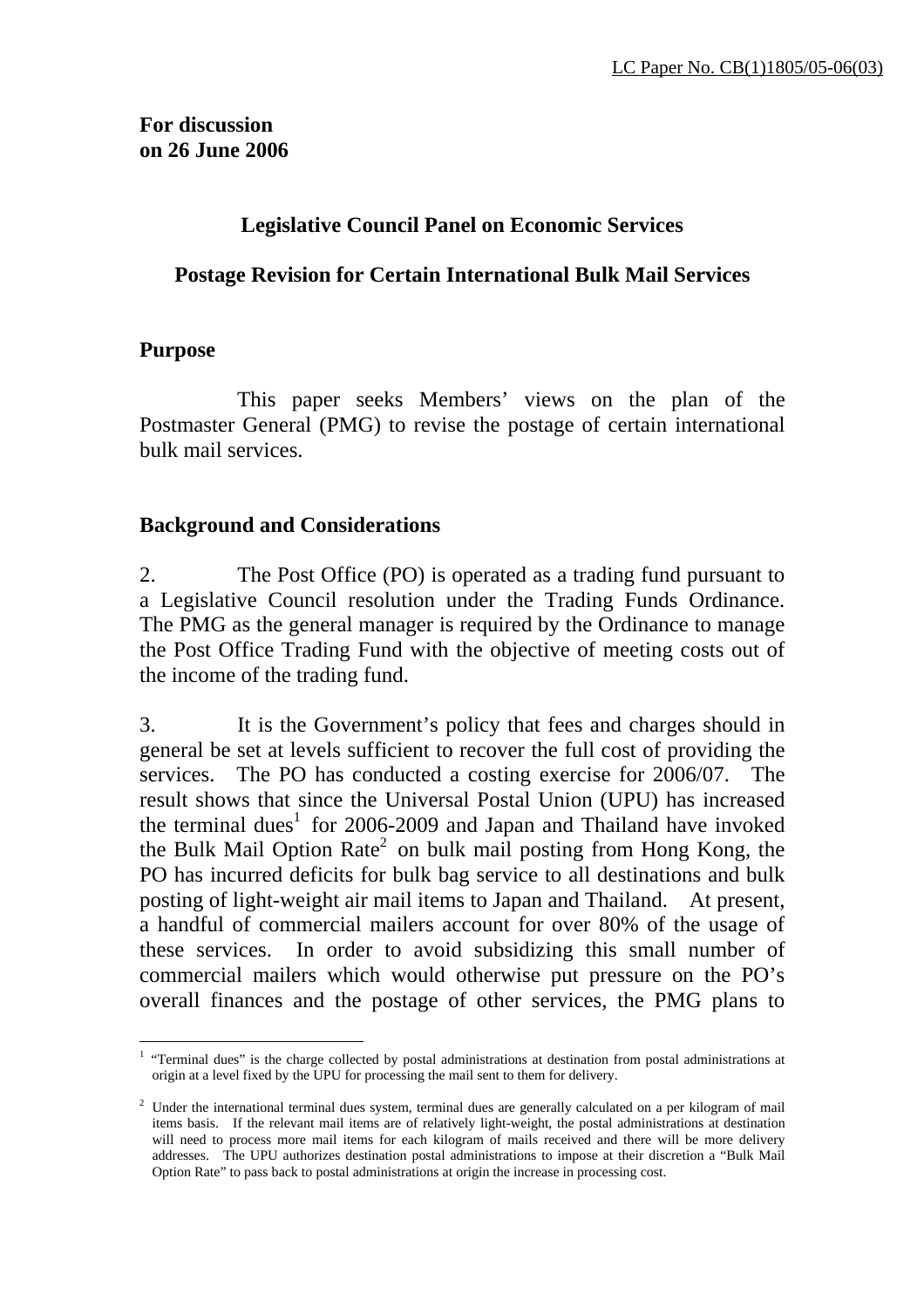introduce the following postage revisions with effect from 14 August 2006 –

Bulk Bag service to all destinations

(a) Bulk bag service is restricted to the posting of newspapers, periodicals, books, pamphlets and maps. With the increase in the terminal dues for 2006 to 2009 leading to about 26% increase in terminal dues payment for this service, the current postage of bulk bag service cannot even cover the corresponding terminal dues payment, not to mention conveyance charges and the PO's own operating costs. Maintaining the existing postage will result in an estimated annual deficit of around \$16 million for this service. The PMG plans to increase the postage of this service by between 4% and 100% depending on the per item weight of the mail items in the bulk bag and the destination, as detailed in **Table A of the Annex**. Over 99.5% of bulk bags handled by the PO contain items weighing 50g to 2kg each and the applicable increases for them are between 4% and 16%. In considering the postage increase, the PMG has taken into account that the relatively heavy mail items received under this service will reduce its terminal dues payment for other outward mail items by  $$14$  million<sup>3</sup>. With the proposed postage revision and taking into account such savings in terminal dues for other outward mail items, the PO will be able to provide the service without cross-subsidy from other services.

## Bulk posting of light-weight air mail items to Japan and Thailand

(b) Under the international terminal dues payment system, bulk posting refers to posting of 1 500 items or more per day or 5 000 items or more over a two-week period to addressees in the same country by a single mailer. Japan and Thailand have invoked the Bulk Mail Option Rate, which is around 30% to 300% higher than the standard rate in 2005, on all bulk posting of items weighing less than 50g from Hong Kong, and

l

<sup>3</sup> Under the international terminal dues payment system, postal administrations at origin are entitled to reduce the terminal dues payment if the yearly overall average number of mail items per kilogram sent is less than 13. The relatively heavy items sent through the bulk bag service will help reduce the overall average number of items per kilogram sent by the PO.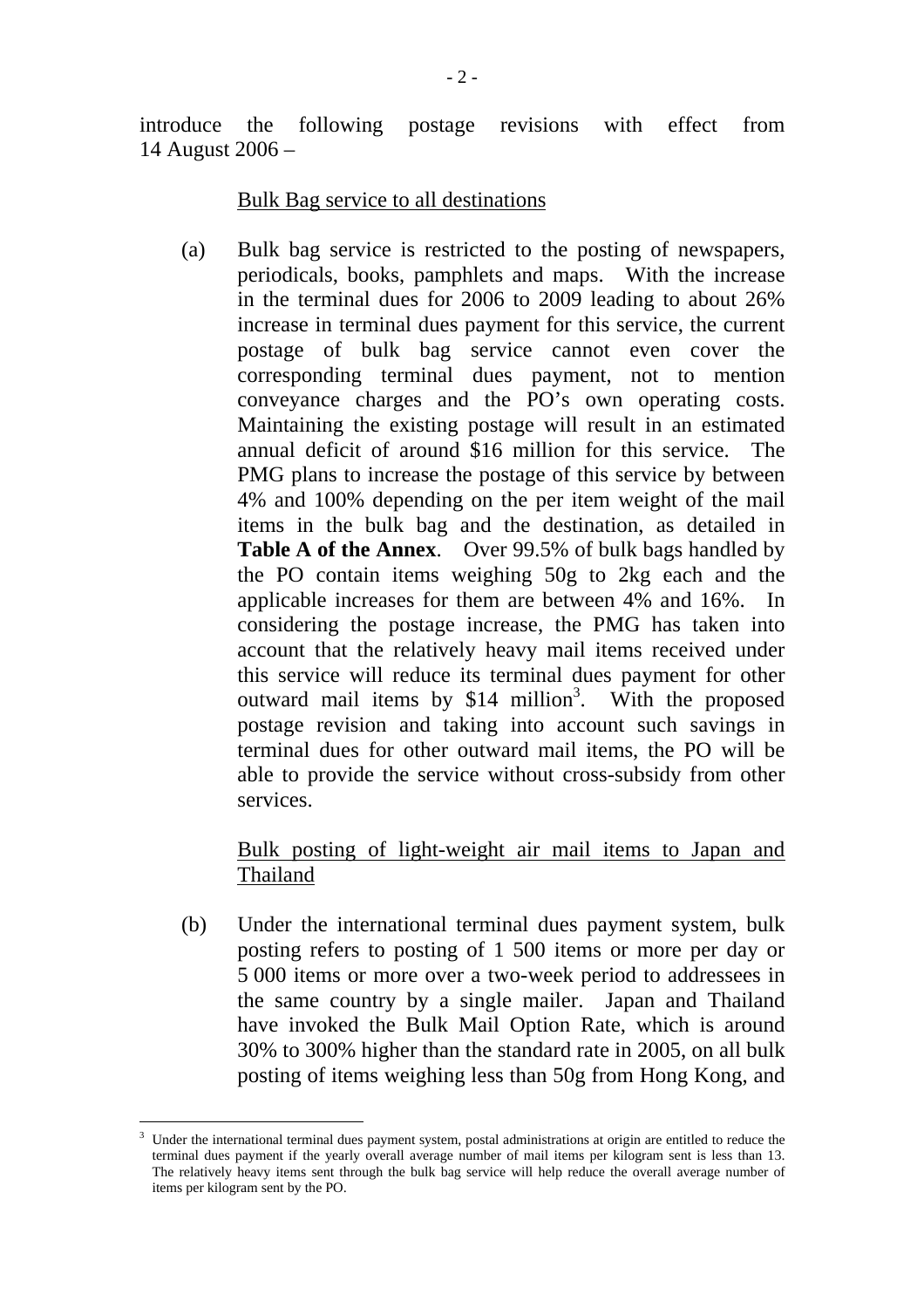the existing postage of bulk posting service to these destinations cannot cover the corresponding terminal dues payment. The PO will incur an estimated annual deficit of \$25 million for this service if the postage remains unchanged. The PMG plans to increase the postage of bulk posting of light-weight air mail items to Japan and Thailand by between 23% and 78% depending on the weight per item and the destination, as detailed in **Table B of the Annex**. The planned postage increase will enable the PO to achieve full cost recovery for this service.

# Bulk posting of light-weight surface mail items to Japan and Thailand

(c) Currently, mailers make bulk posting of light-weight items primarily through air mail and there is no specific charging scale for bulk posting sent through surface mail. Increasing the postage of bulk air mail service to Japan and Thailand may result in mailers making bulk posting of light-weight items through surface mail. Therefore, the PMG plans to introduce a new charging scale for bulk posting of light-weight surface mail items to ensure that the relevant revenue can cover the Bulk Mail Options Rate invoked by Japan and Thailand, as well as the other costs of the PO. The PMG plans to introduce the new charging scale on a full cost recovery basis, as detailed in **Table C of the Annex**.

4. In future, if other international bulk mailers use Hong Kong as a base to post large quantity of light-weight mail items to other destinations causing the recipient postal administrations to invoke the Bulk Mail Option Rate on the PO, the PMG will revise the bulk mail postage to these destinations as appropriate to achieve cost recovery.

#### **Efficiency Initiatives**

5. The PO has implemented a number of productivity improvement measures to enhance cost efficiency. Its savings under the Enhanced Productivity Program have exceeded the Government's target every year since the introduction of the program. The achievement, however, has minimal impact on the PO's costs in providing the above services as around 90% of them consist of payments of terminal dues and conveyance charges.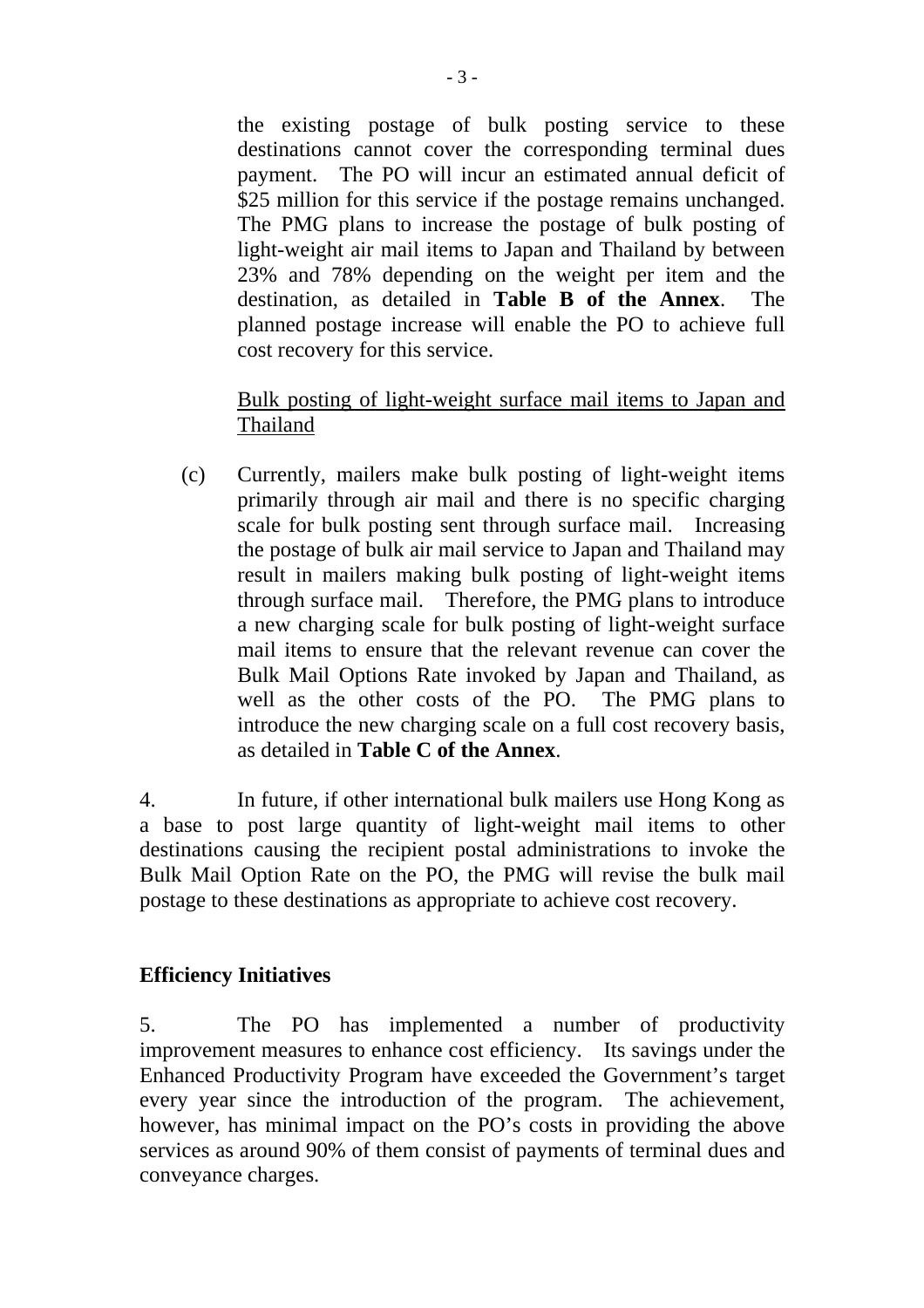#### **Financial Implications**

6. The planned postage revision is expected to generate additional annual revenue of around \$29 million, which represents about 4% of the total outward letter mail revenue of the PO. The concerned revenue will be credited to the Post Office Trading Fund.

## **Consultation**

7. The above postage revision plan has no direct impact on the public. It affects only a small number of publishing companies and commercial mailers. The PO has consulted the Society of the Publishers in Asia and the Hong Kong Direct Marketing Association. The two organizations have no objection to the proposed postage revisions.

Economic Development and Labour Bureau 20 June 2006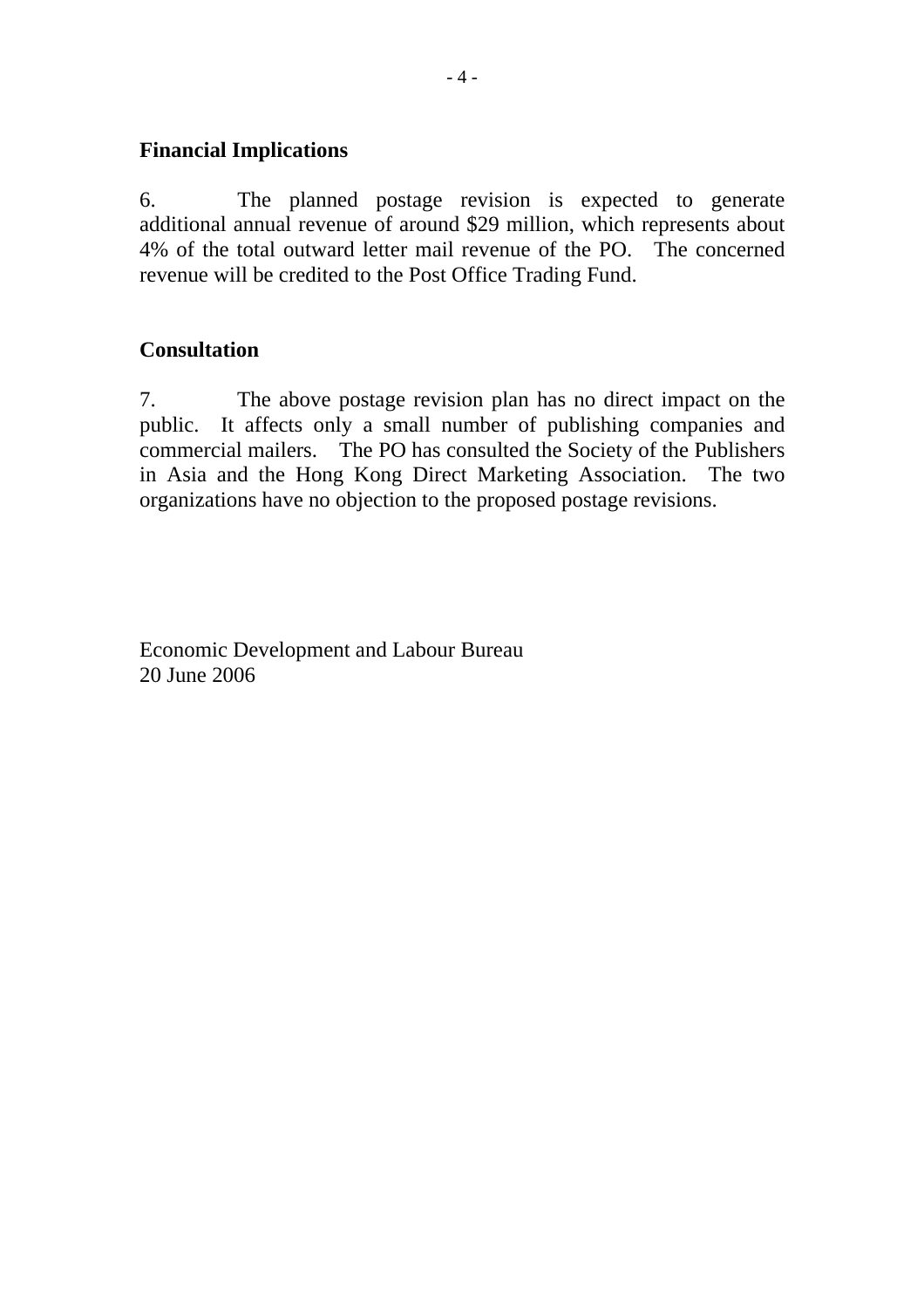# **Postage Revisions for Certain International Bulk Mail Services**

(with effect from 14 August 2006)

|                             | Zone 1 (Asia, except Japan)  |                                 |                    | Zone 2 (All other destinations) |                                 |                    |
|-----------------------------|------------------------------|---------------------------------|--------------------|---------------------------------|---------------------------------|--------------------|
|                             | Current<br>Postage<br>(HK\$) | <b>New</b><br>postage<br>(HK\$) | Increase<br>$(HK\$ | Current<br>Postage<br>(HK\$)    | <b>New</b><br>postage<br>(HK\$) | Increase<br>(HK\$) |
|                             |                              |                                 |                    |                                 |                                 |                    |
| Per item<br>Plus            | \$0.6\$                      | \$0.8                           | \$0.2\$            | \$0.6                           | \$0.8                           | \$0.2\$            |
| Per kilogram                | \$30                         | \$31                            | \$1                | \$31                            | \$33                            | \$2                |
|                             |                              |                                 |                    |                                 |                                 |                    |
| Minimum<br>postage per item | \$1.2 <sup>1</sup>           | $$2.4^2$                        | \$1.2              | \$1.3 <sup>1</sup>              | $$2.5^2$                        | \$1.2              |

#### **Table A : Planned New Postage Rates for Bulk Bag Service to All Destinations**

Over 99.5% of bulk bags handled by the Post Office contain mail items with weight per item being in the range of 50g to 2kg. The postage increases for this range are between 4% and 16%.

 $\frac{1}{1}$ The minimum rate will be triggered if the average weight per item is less than 20g.

<sup>2</sup> The minimum rate will be triggered if the average weight per item is less than 50g.